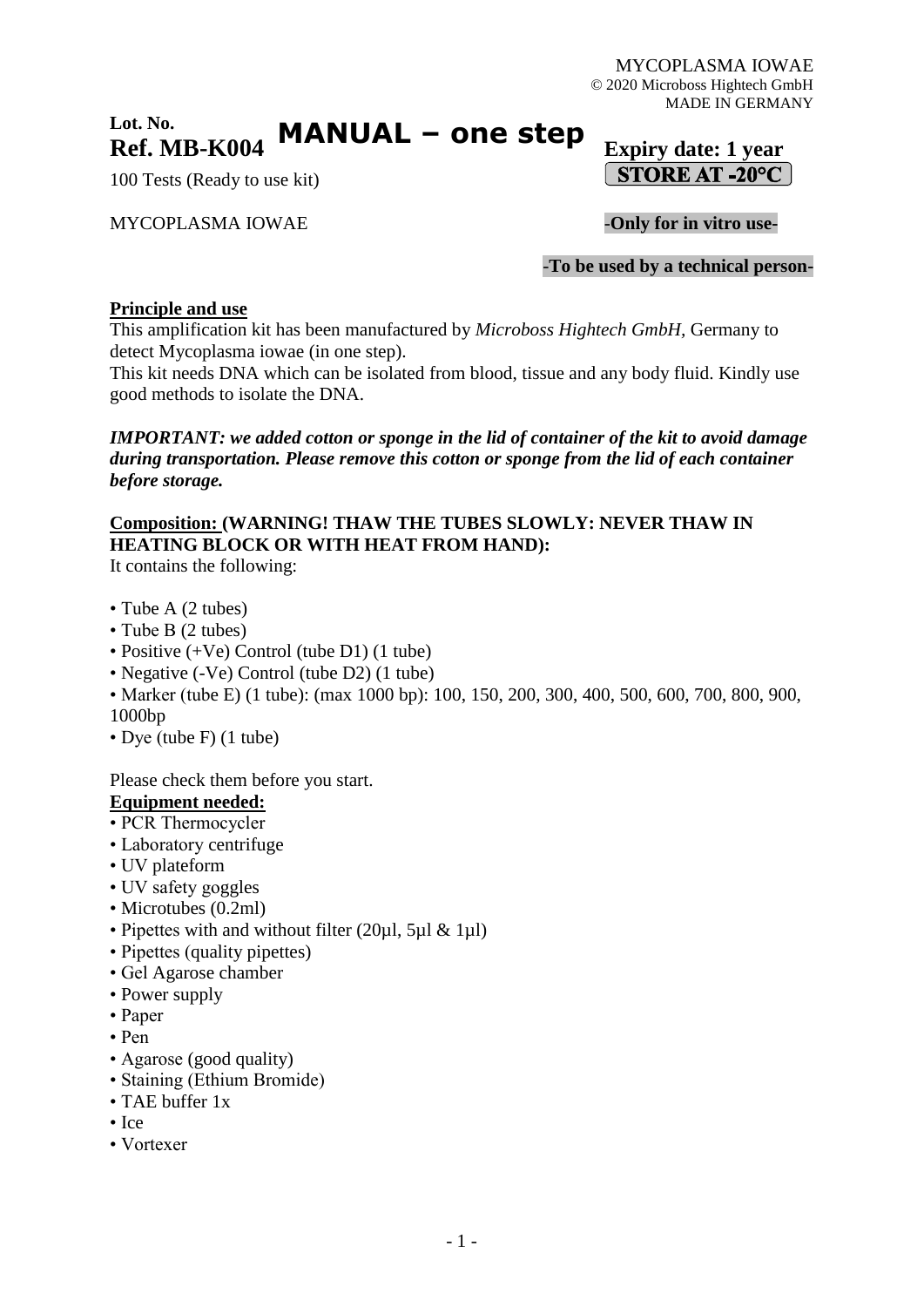# **Procedure:**

After your DNA isolation is completed. (Kindly use good quality isolation method).

# **STEP A**

1. Kindly thaw **one tube** each: A, B, D1, D2, E and F. After thawing, kindly put the tubes at  $4^{\circ}$ C (as it is better). If the kit is not in use, store them at -20 $^{\circ}$ C.

2. Mark your microtubes with a sample number and with +Ve Control and –Ve Control.





5. **TIP: you can calculate the total requirement of chemicals needed . You need 8µl A + 10µl B = 18µl per reaction. You want to run 10 reactions i.e. you need total 180µl, therefore you should mix 80**µl of  $A + 100$ µl of  $B = 180$ µl from which you can take 18µl **and add to each tube. This way you can save time and hardware.**

6. Add 2µl of your DNA template (DNA isolated from samples) with pipette tip with filter to each microtube according to your label except +Ve and –Ve (Avoid touching the wall). **Use everytime a new pipette tip** (for each sample)! Mix it thoroughly.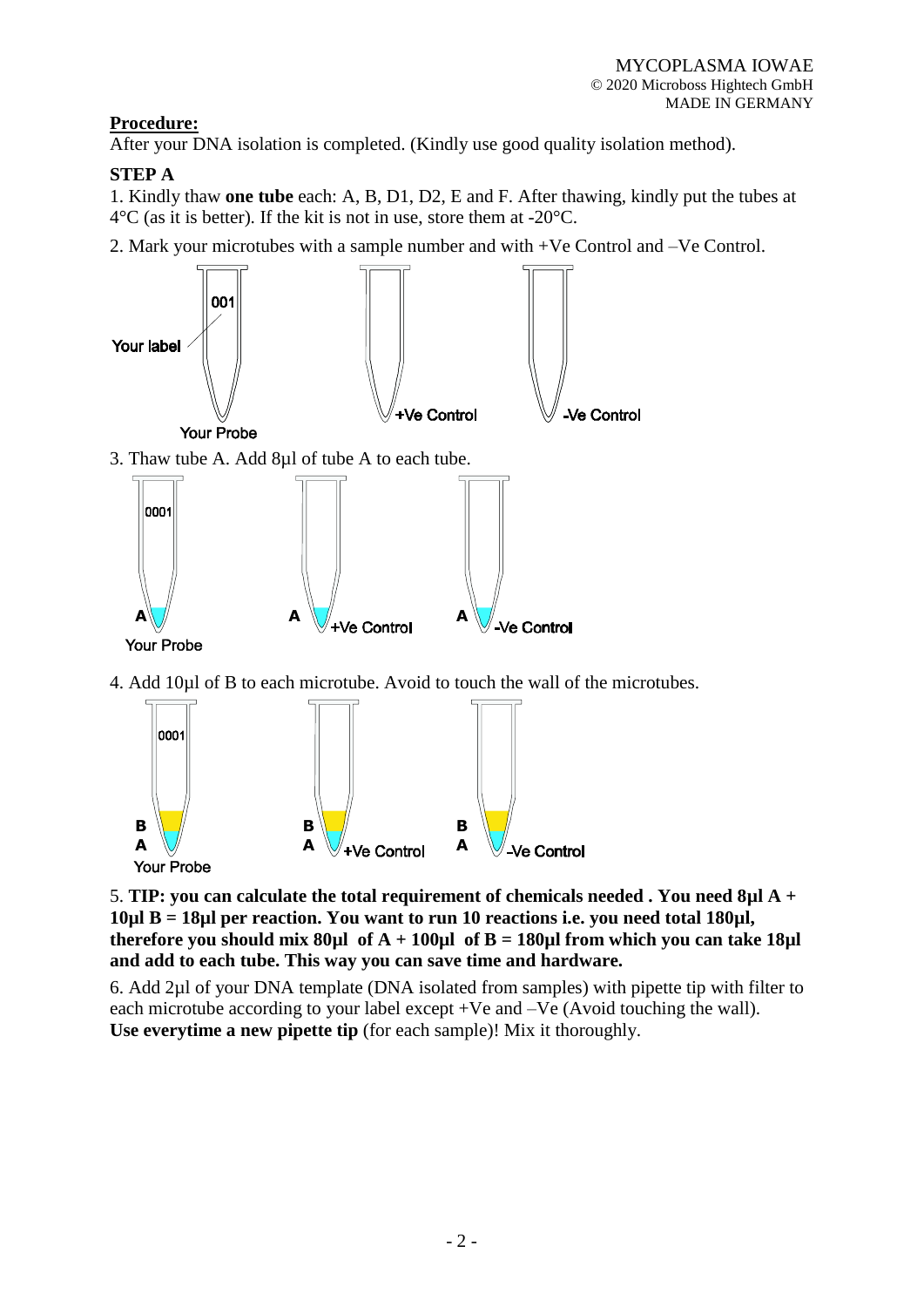

7. Use new pipette tip with filter. Add 2µl of +Ve (tube D1) to +Ve Control (avoid to touch the wall). Use a new pipette tip. Mix it.



8. Use a new pipette tip. Add 2µl of –Ve (Tube D2) to –Ve Control (don't touch wall). Mix it.



9. Centrifuge all tubes for 20 sec. for 8000 rpm (this is not necessary but it is better).

10. Run the programm of your thermocycler as followings:

Kindly check whether you have added everything correctly as the level of the volume of each microtube must be almost the same.



Now program your PCR machine as follows.

```
1. A. 15 seconds at 95°C
                         [35 cycles]
B. 15 seconds at 60°C
C. 15 seconds at 72°C
```
Before you start the PCR program, kindly check whether tubes are closed properly. **Microtubes must be in contact with metal block** (very important!). There should be no air or lose contact with metal block of thermocycler.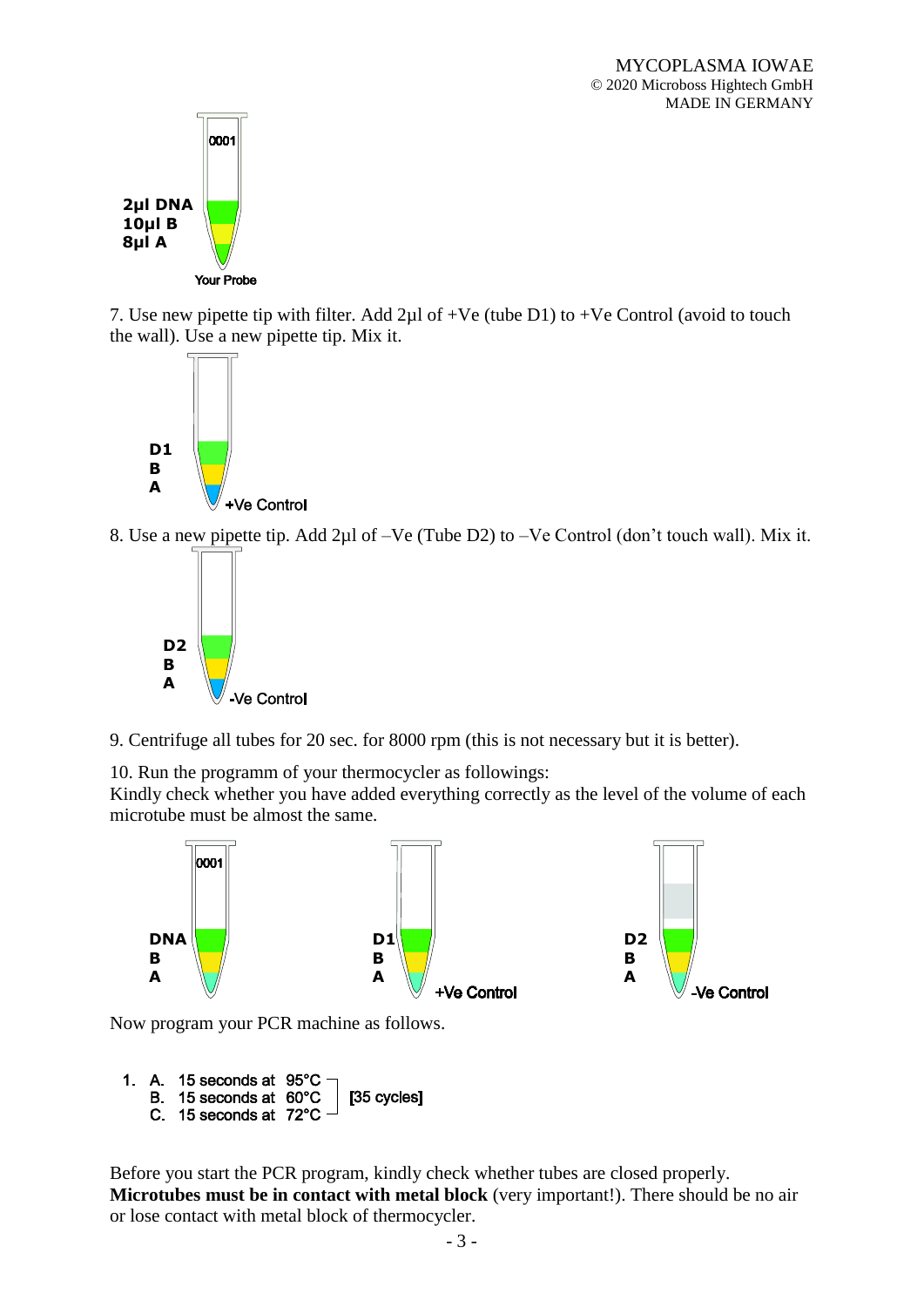Run your PCR now.

11. After step 10 is finished take out the microtubes.

To see Mycoplasma iowae, you can go directly to step gel electrophoresis (STEP B).

### **STEP B**

1. Prepare the gel Agarose 2.0% in TAE (1x) buffer.

2. Let the gel dry and add this TAE (1x) buffer in gel chamber.

3. Take the tube E (marker). Make ready to use for gel electrophoresis.

4. After the PCR step is finished, now you can prepare for gel Agarose electrophoresis. Take 2µl of dye (tube F) and add to each microtube (with the same number as your PCR microtubes including +Ve & -Ve Controls).



5. Add 10µl of marker (tube E: 100bp) to first and last lane of electrophoresis. (Kindly make lane plan on paper according to your probes in order to identify later and see the results).



6. Add 10µl of mix of step 4 to each lane of gel Agarose (between first and last lane). Change the pipette tip for each lane.

7. Run the gel for 45-**60 min**. at **120 Volt**. It may vary.

8. Make staining solution ready.

9. Put the gel for 15-30 minutes staining solution (0.5µg/ml).

10. View the gel under UV light. UV light is dangerous for your eyes. Use UV goggles.

11. You must find the bands in +Ve Controls and no bands in –Ve controls. (427 bp in positive samples for Mycoplasma iowae).